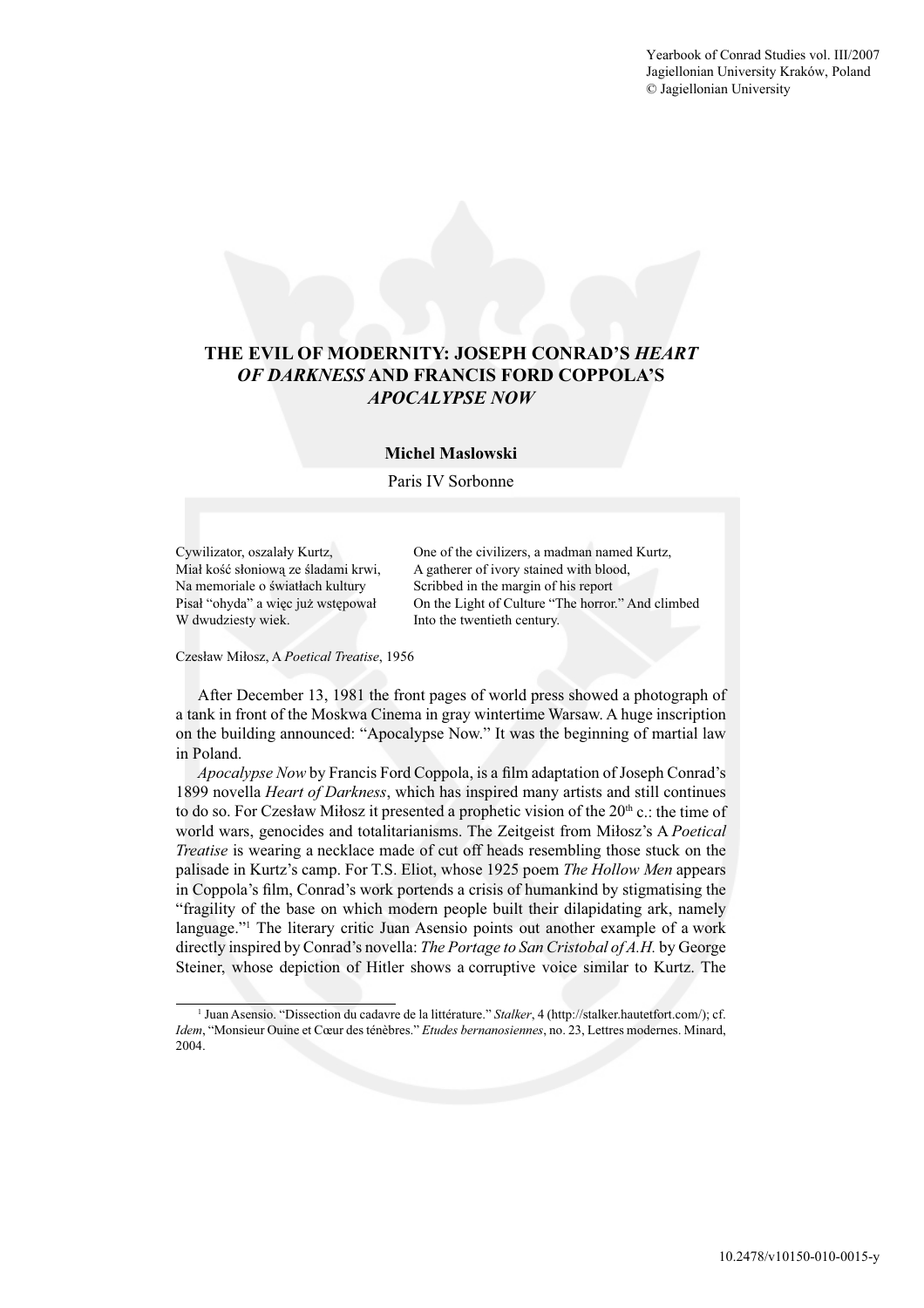anthropological crisis of modernity – the crisis of post-Darwinian and post-Nietzschean era marked by inner emptiness – is visible simultaneously in the works of many authors, such as Robert Musil *(The Man Without Qualities)*, Marcel Proust, Hermann Broch, Georges Bernanos... Traces of Conrad have also been indicated in the ethnological work of another Polish émigré, Bronisław Malinowski.2

When Coppola adapted *Heart of Darkness* to the screen in 1979, he transposed the late  $19<sup>th</sup>$  c. colonial reality into the imperial reality of the 1960s. This new time frame already contained the experiences of Auschwitz and Kolyma and was contemporaneous with the genocide orchestrated by Pol Pot (1975–1979). The crimes of the "Khmer Rouge" leader were still not widely known at that time and the film, in a way, foreshadowed them – as it may have the present situation in Iraq. Coppola opposed the US involvement in the war in Vietnam and exposed the cruelty of the war, conducted comfortably from a distance. But already then Coppola also posed a question which, after September 11, 2001, has become our own – the question concerning the Evil of Modernity. The question is new, since for a long time, despite *shoah* and the communist genocide, Western democracies tended to think that evil was external: evil was projected at non-democratic, totalitarian or dictatorial states – perceived as being at stark contrast with democracy within which all problems were supposedly solved solely by dialog and negotiation. This allowed for a certain tolerance of evil in the name of individual freedom. However, today the examples of paedophilia and terrorist attacks make it clear that some problems are nonnegotiable and that evil exists everywhere within every human being, as it has been long indicated by (among others) Leszek Kołakowski and Paul Ricoeur.

The anthropological crisis of modernity has also disrupted the Enlightenment myth of Reason and Progress, which has lead to "metaphysical horror" – as proposed by Kołakowski.<sup>3</sup> To paraphrase the author, this horror consists in a collapse of ontology when one Nothingness saves another one from its nullity: if the Absolute, just like time – its enemy, defeated but still alive – does not yield to a conceptual reduction to anything, then its name, if it does have any name, is Nothingness.<sup>4</sup> This reveals the other side of metaphysical horror: if God is the Absolute, there is no good and evil and *a fortiori* there is no difference between them.<sup>5</sup> Yet, it is the awareness of good and evil that makes being part of a community possible, it is also the condition for my

<sup>2</sup> James Clifford. "On Ethnographic Self-Fashioning: Conrad and Malinowski." *Reconsructing Individualism*: *Autonomy, Individuality, and the Self in Western Thought*. T.C. Heller, M. Sosna, D.E. Wellbery eds. Stanford Univ. Press 1986, 140–162; "O etnograficznej autokreacji: Conrad i Malinowski." Transl. Michał Krupa. *Postmodernizm. Antologia przekładów*. Ed. R. Nycz, Kraków: Baran and Suszczyński, 1997, 236–268; Ian Watt. *Conrad in the Nineteeth Century* (1980), *Conrad w wieku dziewiętnastym*. Transl. Maria Boduszyńska-Borowikowa, Gdańsk: Wydawnictwo Morskie, 1984; Z. Mitosek, "Kto zrozumie dzikich?" *Poznanie (w) powieści*. Kraków: Universitas, 2003, 96.

<sup>3</sup> L. Kołakowski. *Jeśli Boga nie ma... Horror metaphysicus*. Transl. M. Panufnik, Poznań: Zysk i S-ka, 1999 (the original title: *Metaphysical Horror*, 1988).

<sup>4</sup> *Ibidem*, 236–237.

<sup>5</sup> *Ibidem*, 265.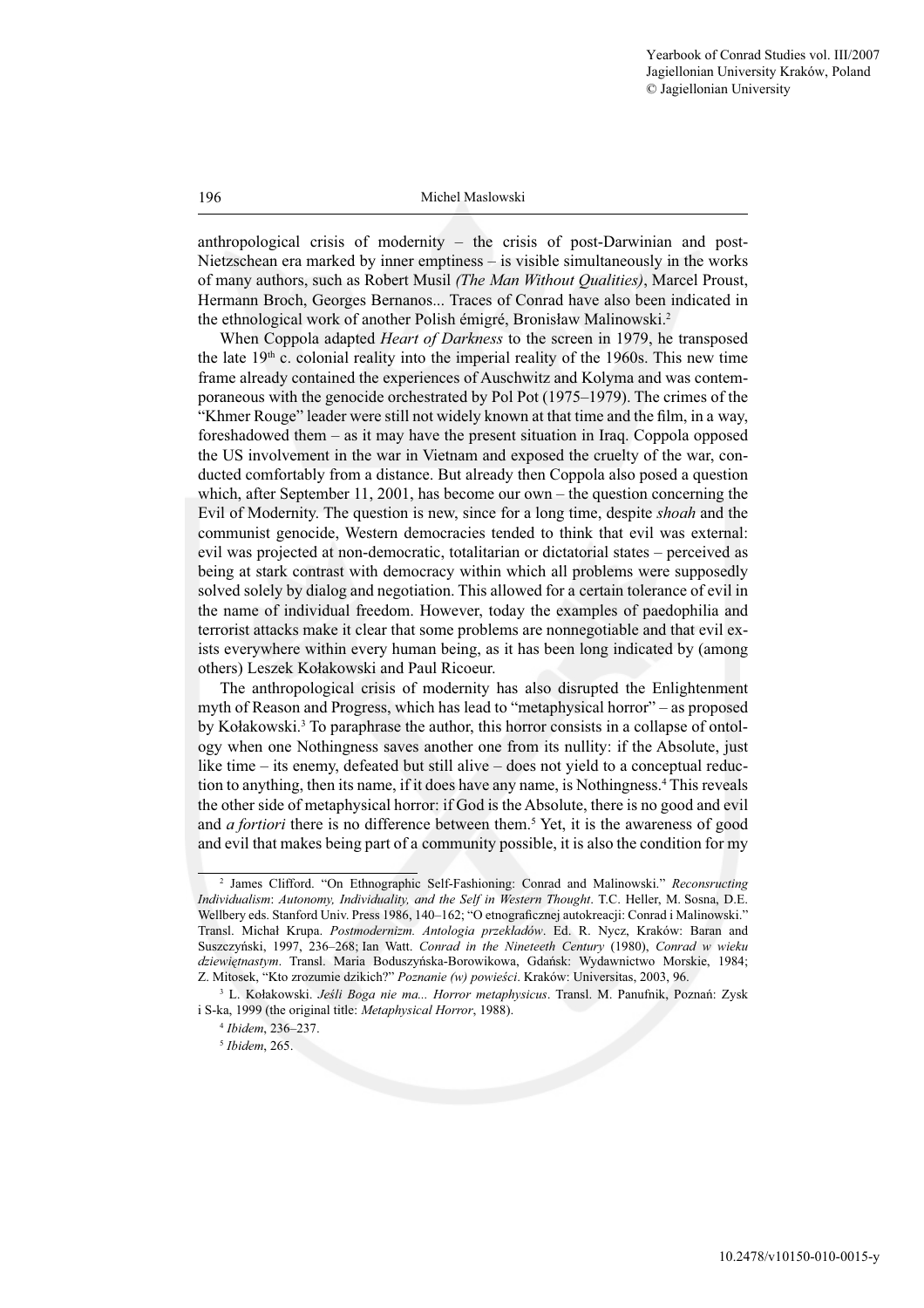constant self-confirmation of being myself.<sup>6</sup> In other words, the nihilistic crisis leads to an absolute loneliness with only Darwinian "natural selection" and Nietzschean "will to power" at one's disposal. Hence the feeling that one exists only by crushing, dominating, murder.

The analysis of the main strands of Conrad's novella and their comparison with Coppola's film adaptation will show us two stages in the perception of the metaphysical Evil of modernity. Although evil is strictly linked with the political, economical and social context of an era, Cezary Wodziński speaks of an epiphany of Evil.<sup>7</sup> In the final analysis, everything takes place within consciousness. Let us not forget that the end of the  $19<sup>th</sup>$  c. also marks the dawn of psychoanalysis, thus the discovery of the subconscious, which is as important for self-awareness as rationality. Furthermore, it is also the time when Marxism – opposing the dominant social discourse and the socio-economical *praxis* – becomes more widespread. It is all these conflicts and tensions that have been captured by Conrad, and  $-$  on a different scale – by Coppola.

Below, we will first analyse the semantic structure of *Heart of Darkness* and then of *Apocalypse Now* in order to compare their modes of addressing the subject of Evil. These observations will be followed by a delineation of contemporary attempts at solving the ontological and ethical difficulties hinted at above.

# **1. MIRROR REFLECTIONS AND SHIFTS IN CONSCIOUSNESS**

There is an astounding number of contradictory interpretations of *Heart of Darkness*. It is true that the narrative is not clear: the plot is not always easy to grasp, both narrators have separate, although not opposing, points of view; what we frequently deal with instead of facts are allusions giving rise only to impressions and intuitions. The key to this problem seems to be the symbolic technique of screen-images (to be discussed later), which, so to speak, condense the meaning of events – this meaning being more important than the events themselves. It is exactly the mode of interpretation that is in the centre of the narrative:

But Marlow was not typical (if his propensity to spin yarns be excepted), and to him the meaning of an episode was not inside like a kernel but outside, enveloping the tale which brought it out only as a glow brings out a haze, in the likeness of one of these misty halos that sometimes are made visible by the spectral illumination of moonshine.<sup>8</sup>

<sup>6</sup> *Ibidem*, 270.

<sup>&</sup>lt;sup>7</sup> "Epifania zła. Partytura." I *cóż po filozofie... Eseje*. Warszawa: IFS PAN, 1992, 129-145.

<sup>8</sup> Joseph Conrad. *Heart of Darkness*, *Au cœur des ténèbres*. Bilingual edition, Paris: Gallimard, 1996, 30–32. All quotations from *Heart of Darkness* will come from this edition.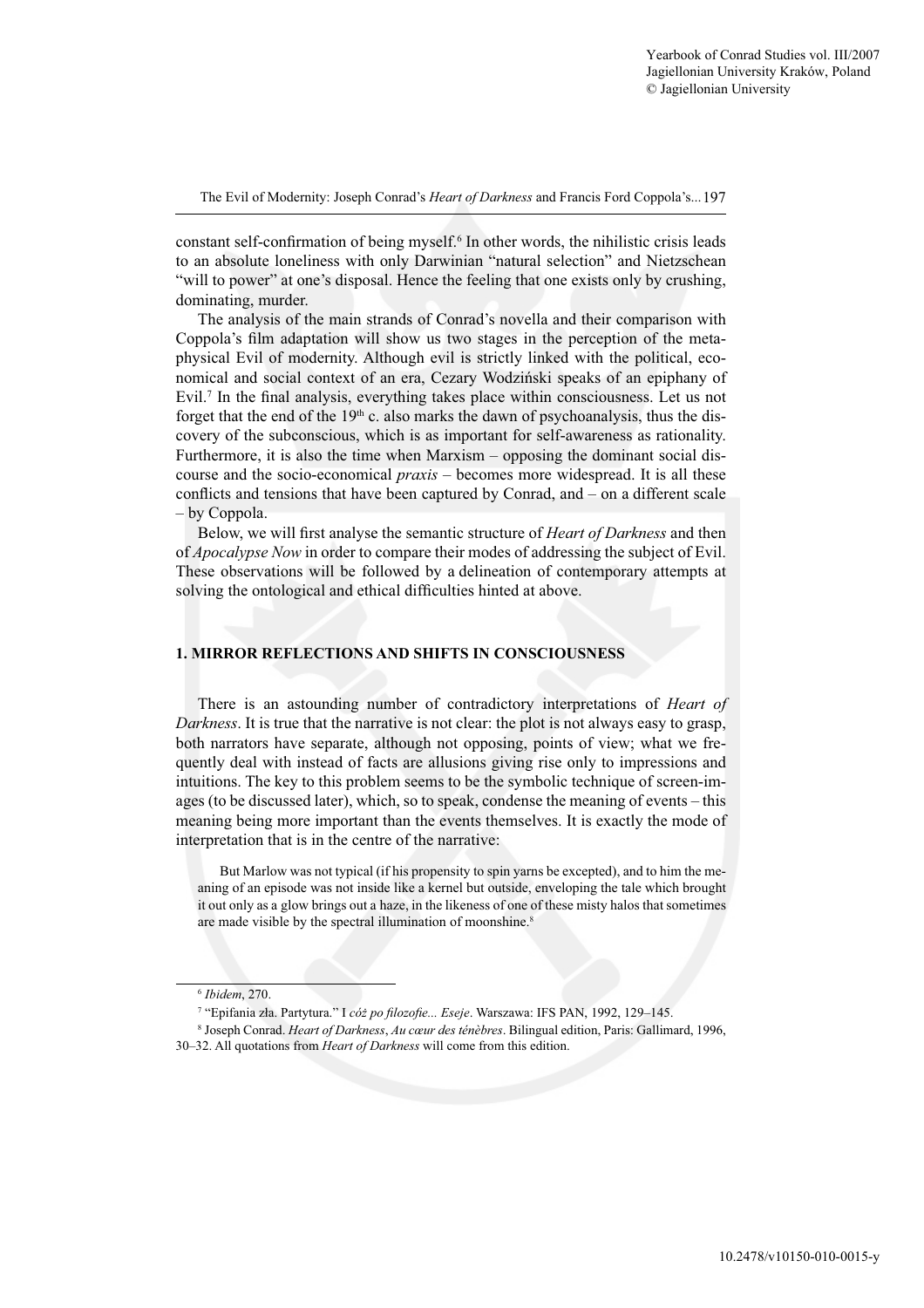The story told by Marlow, who grew up on child stories full of heroes and dreamed of adventures but later experienced the cruel and absurd reality of colonial conquest, is put as if in parentheses by another narrator, which makes Marlow one of two protagonists. The other one is the mythical Kurtz, regarded as an ingenious trader, who, as a young man, dreamed of bringing progress and enlightenment to "barbaric" peoples, and at the same time of developing ivory trade. Eventually, he stretched his mercantile logic to its limits, not by acting differently from others, but by acting more radically. Following his own methods, he obtained more ivory more easily than his colleagues and competitors. At first his methods are not known, but gradually we learn that they involve murder and an ideology of profit at all cost. Kurtz not only uses violence but also plays the role of a demigod before African cannibalistic tribes, being treated like a king-shaman, an absolute lord of life and death of the "brutes."

*Heart of Darkness* has a triptych-like structure: the first part is the dream of adventure, the second – the journey to the wild land, the third – the discovery of the laws of darkness, such as fascination with absolute power and the temptation of primitive instincts. The clash of civilisations ends with a verdict passed by Kurtz, the protagonist proper, on himself. The epilogue emphasizes the impossibility of translating two distinct worlds into one another – the European and the African world – since Marlow feels compelled to lie to the idealised Intended, not to destroy her perception of Kurtz and thus of the world. Telling the story brings *catharsis* to Marlow who needs to free himself from his moral burden.<sup>9</sup> But the two realities remain untranslatable, as if beyond language, without a common denominator – it is only possible to realise their co-existence.

It can be said that the subject of Conrad's novella is not so much facts but social discourse – or its relativisation (in a sense: its deconstruction). In fact, there are two discourses in the text, both of which are based on a contradictory colonial *praxis*. The first one is the discourse of a colonial state, represented mainly by women: Marlow's aunt and, to some extent, the Intended, but also by young Kurtz. This discourse advocates the need to enlighten and civilise "savages," to teach them the law of developed countries. However, it is ridiculed by acts such as the French navy shooting at the jungle for no apparent reason or punishing black people for crimes committed by the colonisers themselves. The second discourse is of a Judeo-Christian origin: an ethical reflex prevents Marlow from telling the truth to the Intended, it triumphs also in the final self-examination of Kurtz who evaluates his life as "horror." But there is also a third discourse to be seen, although not explicitly: the discourse of the *praxis* of colonial conquest, with its slogans of effectiveness, success and profi t at all cost. The three discourses are mutually contradictory, which exposes the vacuity of the civilisation which proclaims itself to be Christian and of colonisation which pretends to be benevolent, rigorous, dedicated to work and honest (the book-keeper of the company is the best example here).

<sup>9</sup> Cf. Z. Mitosek, *op.cit*.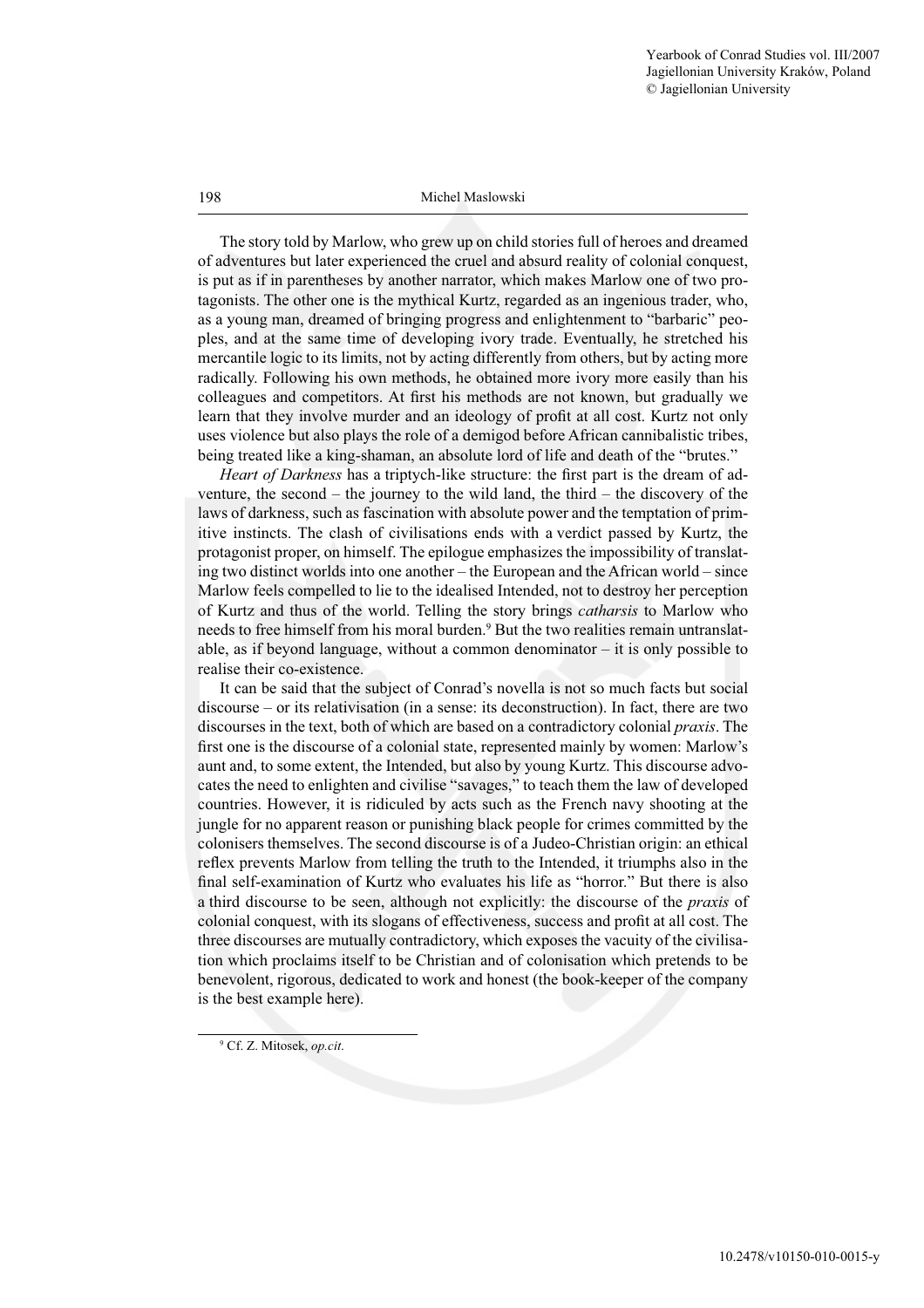Putting aside this conflict of discourses, we can detect another trace of reality in the novella, namely human interaction. The novella can also be said to be structured like a play of mirror reflections, which is reminiscent of Shakespeare, Conrad's favourite author. Already at the level of the plot several reality planes illuminate one another: the conquest of Britain by Romans, the conquest of Congo by Europeans, and the situation of the ship bound for darkness where the story takes place:

Marlow ceased, and sat apart, indistinct and silent, in the pose of a meditating Buddha. Nobody moved for a time. "We have lost the first of the ebb," said the Director, suddenly. I raised my head. The offing was bared by a black bank of clouds, and the tranquil waterway leading to the uttermost ends of the earth flowed sombre under an overcast sky – seemed to lead into the heart of an immense darkness.<sup>10</sup>

But the most important play of mirrors is that between the two main characters of the novella, Marlow and Kurtz. Some critics see in them the figures of (spiritual) Father and Son<sup>11</sup> or doppelgängers.<sup>12</sup> There are many arguments for and against these propositions, but we will limit ourselves only to the obvious relationship between the two characters. Marlow is fascinated by the successful, superhuman figure of Kurtz, living beyond good and evil and – in comparison with other characters – representing a kind of greatness. Kurtz, in turn, clearly changes after confrontation with Marlow. Why?

Before we start to answer this absolutely fundamental question, let us have a closer look at the two protagonists' interaction. Marlow discovers a new dimension of reality because of Kurtz; on the other hand, Kurtz discovers himself as he really is thanks to Marlow's perception. An inner change in both of them follows: Kurtz discerns the genuine nature of reality (and of himself) before he dies, and Marlow leaves the company filled with disgust. The discourse of civilisation in which Marlow, influenced by his aunt, believed at first becomes contradicted by the practice of colonisation tantamount to murder, pillage and regression to the level of archaic magic and dreams of omnipotence – exactly the dreams of Kurtz, the child of a German father and a French mother, in a word, of a European:

Kurtz discoursed. A voice! A voice! It rang deep to the very last. It survived his strength to hide in the magnificent folds of eloquence the barren darkness of his heart. [...] But both the diabolic love and the unearthly hate of the mysteries it had penetrated fought for the possession

<sup>10</sup> Conrad, 332.

<sup>&</sup>lt;sup>11</sup> There are some arguments to support this thesis in the light of Lacan's psychoanalysis. As Cl. Maisonnat points out, where the name-father, the foundation of the law, is gone, it is replaced by the image of an idol. See Cl. Maisonnat, "'Truth stripped of its cloak of time' ou enigme de la littéralité dans *Heart of Darkness*." J. Paccaud-Huguet, *op.cit.*, 83.

<sup>&</sup>lt;sup>12</sup> As V. Pauly notices, Kurtz looks like Marlow's doppelgänger: they are both exceptional and atypical. Kurtz and Marlow are joined by an obvious bond which doubles – on the opposite pole – what it joins by a parallelism between the frame story and the inner story – the metropolis and the colony. V. Pauly. "Les mots d'ordre du jour et le secret des ténèbres." J. Paccaud-Huguet, *op.cit.*, 75.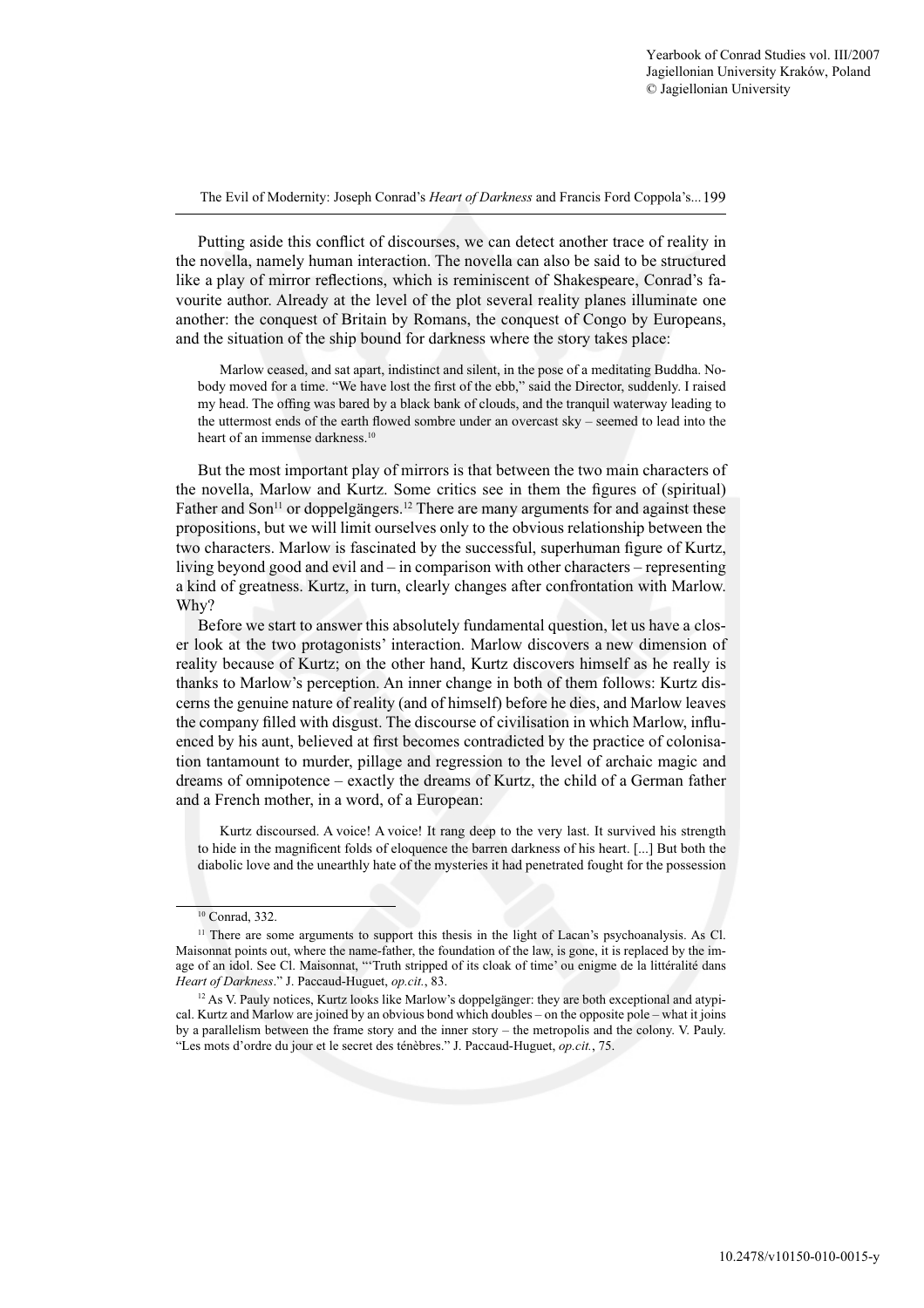of that soul satiated with primitive emotions, avid of lying fame, of sham distinction, of all the appearances of success and power.<sup>13</sup>

Only the ethical discourse is not discredited, however, it is placed as if in between parentheses, since it is based on a lie.

Now we can go back to Kurtz's metamorphosis, to his "salvation," which for unclear reasons is not obvious to all critics, although there is a range of passages which testify to it. The word salvation has been put in inverted commas because it does not refer to the salvation of the soul in Christianity – the sense is not religious, since we remain in the nihilistic era of the crisis of civilisation defined by the works of Darwin and Nietzsche, as it was signalled in the introduction. The humankind with a clear moral centre is gone – what is left are "hollow men," to use T.S. Eliot's metaphor. Thus "salvation" must perforce acquire a different character. Perhaps this is what Conrad's work is primarily about. Let us examine a few excerpts from the text.

At a certain moment Marlow morally forces Kurtz to account for his actions:

"You will be lost," I said – "utterly lost." One gets sometimes such a flash of inspiration, you know. I did say the right thing [...]. I tried to break the spell – the heavy, mute spell of the wilderness – that seemed to draw him to its pitiless breast by the awakening of forgotten and brutal instincts, by the memory of gratified and monstrous passions. [...] I had [...] to invoke him – himself – his own elated and incredible degradation. [...] If anybody had ever struggled with a soul, I am the man. [...] I saw the inconceivable mystery of a soul that knew no restraint, no faith, and no fear, yet struggling blindly with itself.14

In the end, influenced by Marlow's words, Kurtz, who is terminally ill, decides to return to the civilised world. Even though he dies on his way there, on the boat, in his last gesture he carries out a kind of self-examination by whispering the famous words: "The horror! The horror!" How should we translate them? In Polish there are two versions of the exclamation: "Groza!" (terror) and "Ohyda!" (hideousness). Another option could be the word from the Apocalypse, "obrzydliwość" (abomination), but it is too long. In any case, what is important here is a kind of final reckoning and not only individual, but embracing the whole of civilisation. Congo in the  $19<sup>th</sup>$  c. was what Auschwitz or Kolyma were for the 20<sup>th</sup> c. This kind of salvation consisted in a clear realisation of the true nature of reality. The truth is salvation. Not transcendent Truth, but the – metaphysical in spite of all – truth of an individual, a lucidity of ethical perception shared by a community, taken over by a collectivity – this is the purpose of Marlow's story. Discerning the epiphany of Evil, indicated by Wodziński, introduces clarity of vision into the opacity of the world.

Before we look for general conclusions, let us refer to a few other quotations confirming Marlow's certainty of Kurtz's metamorphosis, a secular variety of salvation:

<sup>13</sup> Conrad, 294–296.

<sup>14</sup> *Ibidem*, 284–288.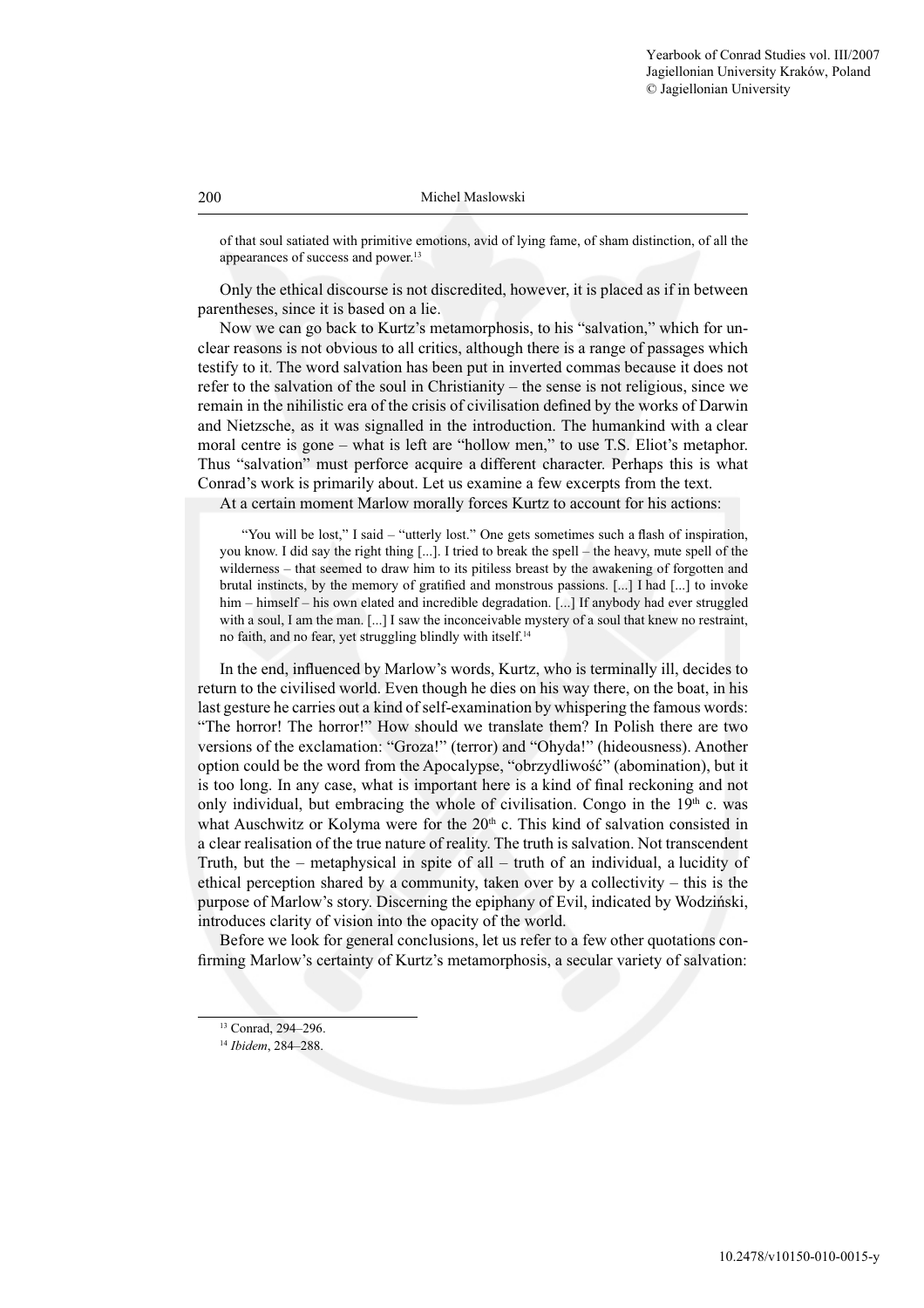[the man] who had pronounced a judgement upon the adventures of his soul on this earth.<sup>15</sup>

He had summed up – he had judged. "The horror!" He was a remarkable man. After all, this was the expression of some sort of belief; it had candour, it had conviction, it had the appalling face of a glimpsed truth  $[\dots]$ <sup>16</sup>

It was an affirmation, a moral victory  $[...]$ .<sup>17</sup>

It was a moment of triumph for the wilderness, [...] which, it seemed to me, I would have to keep back alone for the *salvation* of another soul.<sup>18</sup>

Marlow, as if by providing a mirror reflection of Kurtz's monstrous greatness, makes him realise who he had truly become, which would have been impossible without the criterion of good and evil, to refer again to Kołakowski's words from the introduction. Later, as if taking over the burden of Kurtz's conscience on himself, Marlow becomes almost incurably ill. But there is no Saviour, it is people who save one another. Thus Marlow, by passing the story on to other sailors, in turn, burdens them with the horror of reality. Then, the final image of infinite darkness at the horizon of the ocean compels *us*, the readers, to take the problem upon ourselves. This can be compared to the mechanism of secular priesthood in which – after the Nietzschean death of God – all people of good will take part. It may also presage the "interhuman church," which Gombrowicz and Miłosz wrote about much later. Yet at present we remain still on the brink of the discovery of the relativisation of values.

Indeed, a true Copernican shift in symbolism takes place here. The Enlightenment patronises plunder and genocide – admittedly, two ancient human instincts. The only positive value is connected with the fog, with opacity – just as in the Bible where a cloud or fog mark the presence of the Primeval.

But what lies in the centre is the word "darkness" which we will return to later. The symbols connected with darkness are fog, "whitewashed tombs" (Brussels – the capital of the colonial power), woman in two forms: a personification of the wild jungle and the embodiment of the ethical discourse, the spiritual Intended, and, finally, the river, the route of a terrifying initiation, the revelation of human unconsciousness and human primitive instincts. But since the subject of the novella is not so much reality as the possibility of realising reality and expressing  $it$  – the double, mirror-like narrative enables objectification of facts through their perception. Since then it is not the truth about reality, but the possibility of representing it that is crucial. What is sought is not the kernel of the nut but the nutshell, the uncertain, subjective, evanescent intuitive halo of sense reflected like misty light from the surface of the moon.

The logocentrism of the discourse of civilisation is over, long live the subjectivist discourse of hollow men. Because only they will remain! Such is the final image of

<sup>15</sup> *Ibidem*, 302.

<sup>16</sup> *Ibidem*, 304.

<sup>17</sup> *Ibidem*, 306.

<sup>&</sup>lt;sup>18</sup> *Ibidem*, 316, italics mine.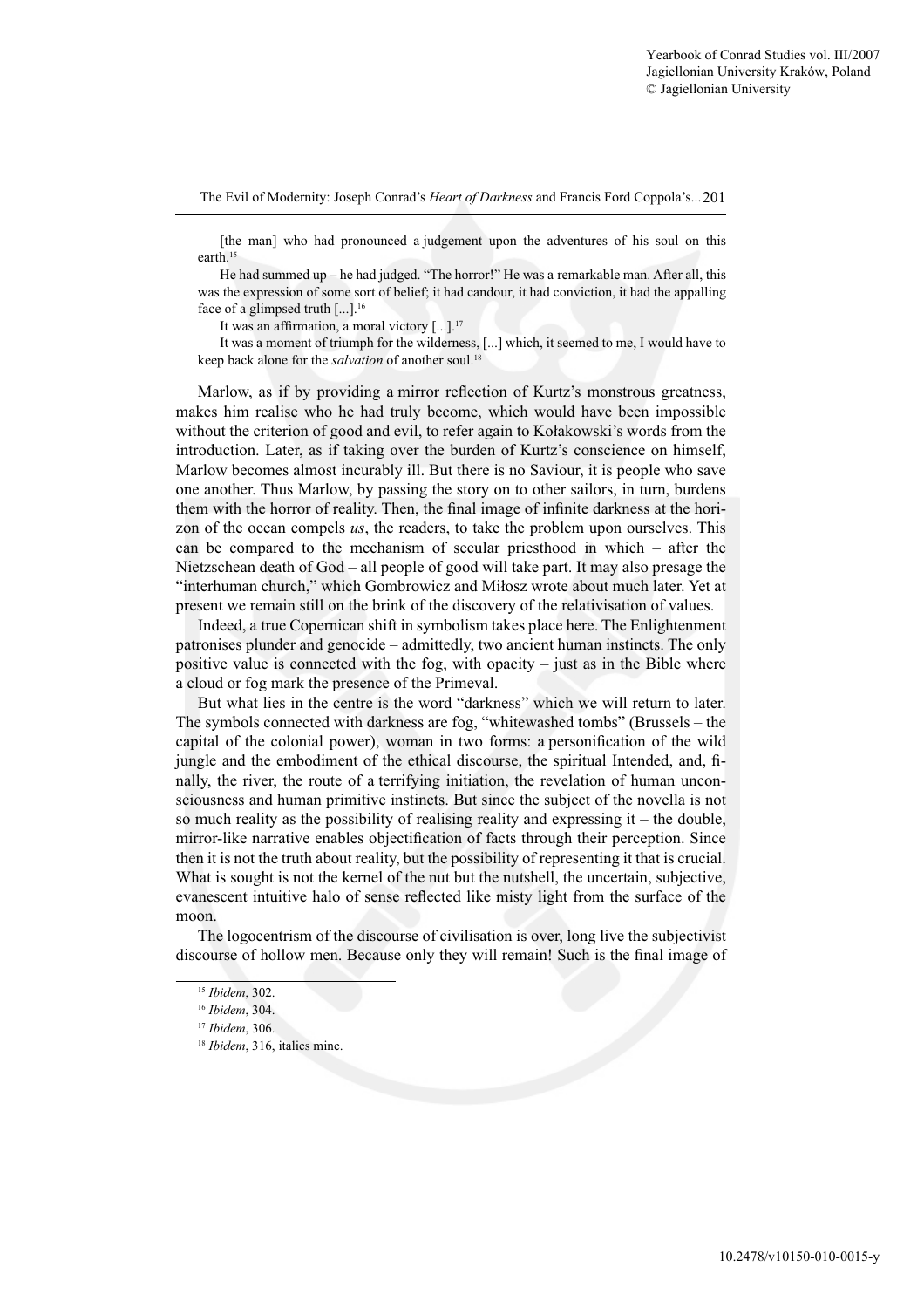the crisis of reality – an ontological and nihilistic crisis linked with the collapse of the centre, from now on – on equal terms with the periphery.

# **2. THE BROKEN MIRROR**

Coppola's film begins with the main character waiting for a new mission in a hotel room in Saigon. He is completely shattered – morally and physically. He is drinking heavily and is falling apart as he states himself in voice over. Presumably in order to pull himself somewhat together he performs a few aikido-style martial exercises. In a sudden gesture he breaks the mirror and thus his own reflection, as if he was the enemy. Indeed, he is his own worst foe.

The film, just like Conrad's novella, has two beginnings.<sup>19</sup> The first one has an oneiric quality to match the psychological state of Captain Willard. The second one is realistic – it shows the Captain being sent on a mission. The first scene merges into the other through the image of an electric fan gradually replaced by the movement of helicopter blades, then another image is further superimposed on the latter, showing a paradisiacal-looking jungle being bombarded with napalm. Angels in the film wear military uniforms and are always accompanied by the monotonous mechanical sound of the blades of great flying fortresses.

Like in the novella, in the film there are two protagonists. But unlike Marlow, Captain Willard, a former CIA agent, is not motivated by a dream of adventure, but by a military order. Consciousness is not an object of desire for him, but a lifebelt. It does not have any actual influence on his actions, but provides distance indispensable for enduring the nightmare in which others drown knowing nothing.

As for Kurtz (Marlon Brando – we will come back to this performance later), he is by no means dying, unlike in the original, but as his aide, the photojournalist (the counterpart to Conrad's Russian) puts it, if his intelligence is clear, it is his soul that is ill (in the novella, a similar statement comes from Marlow). At any rate physically, Kurtz is doing well: he is massive, frightening, he can cut off a soldier's head in just one swift movement of his arm.

The story takes place during the war in Vietnam. Captain Willard is ordered to put an end to the leadership of a Colonel Kurtz, an excellent serviceman, who has reached Cambodia with his unit reinforced by the locals and is held there in almost god-like veneration, at the same time using "unhealthy" military methods. He appears to be mad – as if the whole context of war was, *au contraire* – sane.

Of course, the whole film proves this supposition wrong. As in the paradox of a liar swearing on the lies of others, the behaviour of American soldiers is directed by

<sup>&</sup>lt;sup>19</sup> Cf. Jakob Lothe. "The Problem of Narrative Beginnings: Joseph Conrad's Heart of Darkness and Francis Ford Coppola's Apocalypse Now." J. Paccaud-Huguet ed., Joseph Conrad 2: *Heart of Darkness, une leçon de ténèbres*. Paris-Cæn, Lettres modernes Minard, 2002, 35–58.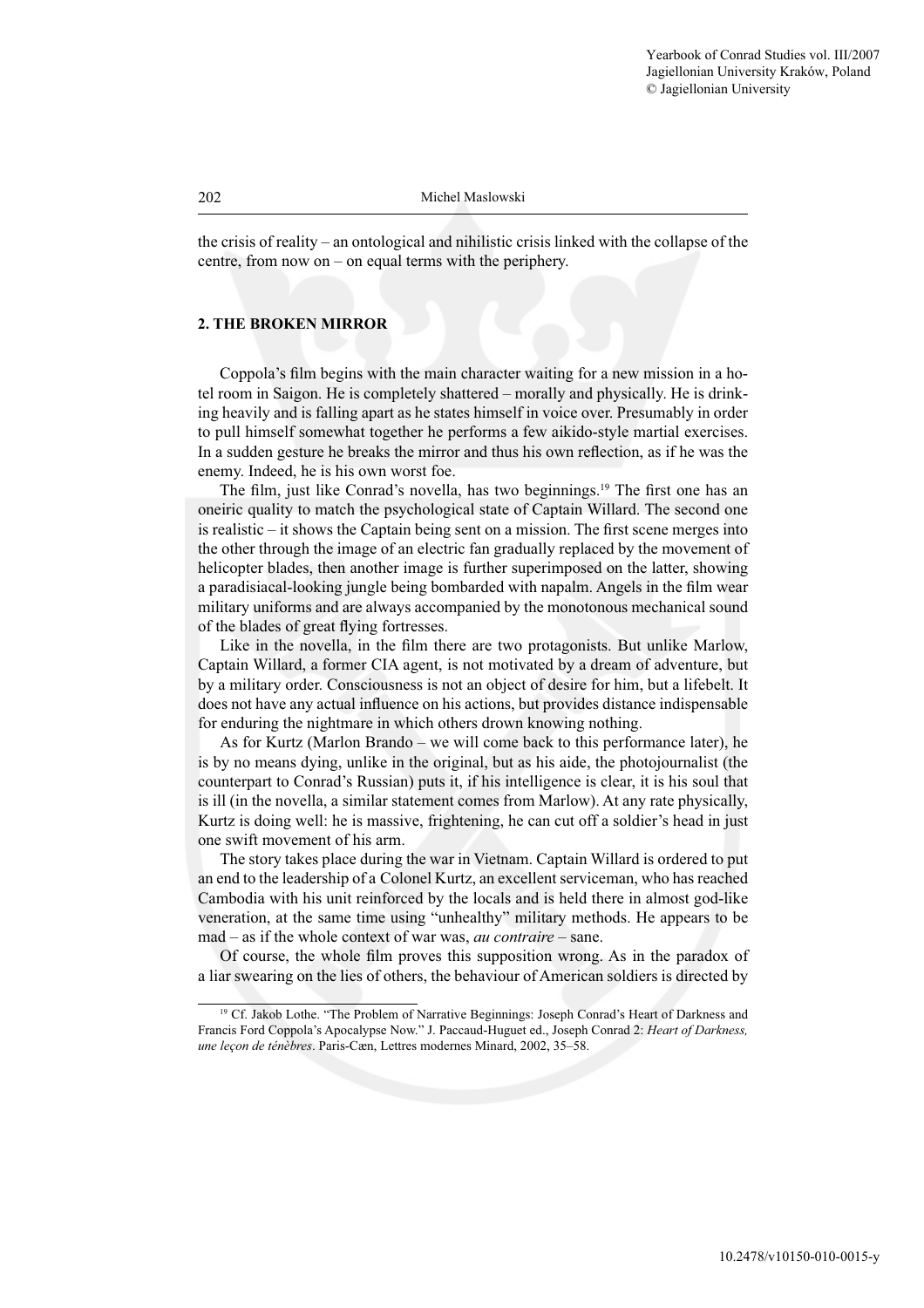the madness of their superiors. In Conrad's novella, black people were accused of committing crimes which in reality were perpetrated by whites – here, Vietnamese women and children are treated as savages and their villages are bombarded with napalm because they dare to defend themselves. A whole town is burnt to the ground in order to let American soldiers enjoy their surfing.

But there is no need to focus on individual facts. The film's narrative, just as in the original, builds a double discourse contrasted with *praxis*. First of all, there is the war discourse with effectiveness as its main criterion. Like in the novella, Kurtz is a champion in this discipline. Secondly, there is the humanist discourse, enabling a justification for the massacres – it helps soldiers survive psychologically. Let us mention two obvious examples of this. The first one is the scene where a dying Viet Cong soldier, with his entrails virtually flowing out of his stomach, is begging for a drop of water but is refused it by the South Vietnamese; in the name of chivalric respect for the enemy's courage an American Lieutenant Colonel offers him water, but – too involved in a conversation – spills it. Thus a theoretical humanitarian principle is nullified by not being carried out in concrete reality. Another scene shows a water patrol stopping a barge with civilians on board. Due to a woman's sudden movement the soldiers shoot all the passengers – as it turns out needlessly, the woman was only trying to hide a little dog. Realising their mistake, the soldiers now want to transport the dying woman to a hospital... The commotion is completely futile and merely a show, meant not so much to help another human being but to assuage a guilty conscience. In this situation, pressured by his duty to fulfil the mission, Captain Willard finally shoots the woman so that the soldiers have no other choice but to move on. From now on he will be treated like a cruel brute, although it was he who did everything possible to avoid the incident in the first place.

In the same vein, both the discourse of war and the humanitarian discourse become devalued by the practice of barbaric murders perpetrated to the soundtrack of Richard Wagner's "Ride of the Valkyries" (the Valkyries being pagan deities of war and portents of death) booming out of helicopter loudspeakers.20 In this context, Kurtz's crimes seem almost "natural" – they are merely the ultimate consequence of the logic of efficiency. This is exactly how Kurtz sees it: the absolute moral power of the Vietnamese, who were able to cut off the arms of hundreds of children because they had been vaccinated by Americans – can be opposed only by equivalent rigour, otherwise the war will be lost. He adds that in American army using swearwords is forbidden – but not killing.

The Kurtz performed by Marlon Brando reminds one of Stalin rather than Hitler. He possesses the Soviet leader's kind of intuition which tells him whom to kill at a given moment. There are children playing in his camp – but between the corpses of hanged, tortured, quartered people.

<sup>&</sup>lt;sup>20</sup> In Wagner's opera, the Valkyries are a group of virgin-warriors riding winged horses, whose task is to transport fallen heroes to Valhalla, the major god Odin's hall. In the beliefs of ancient Germans, they were probably the spirits of death.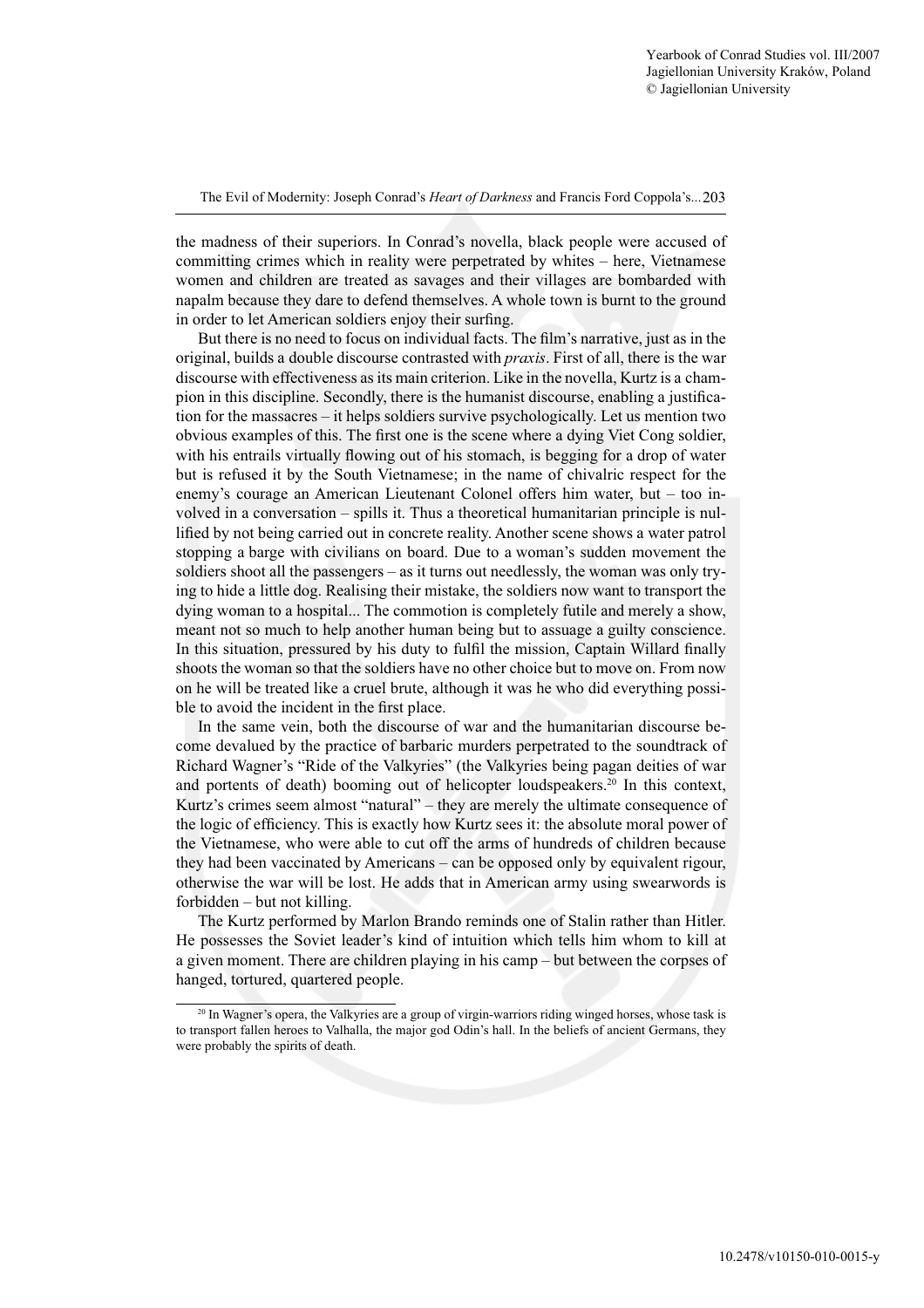The presence of the jungle in the film is more visible than in the novella, among other things because of war paint covering faces, revealing savagery also in the contemporary man. The actualisation of tribal rituals is marked three times in the film with three mud baths. The bathers are: one of Willard's soldiers, Kurtz before he beheads a soldier, and Willard when he is preparing for the ritual killing of Kurtz. Three times, after bathing in the mud, soldiers paint their faces in war colours.

Apart from the French episode – symbolising the colonial dream of a fatherland outside the borders of one's own country – the rest leaves no room for speculation: the discrepancy between the discourse and practice of Americans can lead only to their downfall. Kurtz's execution won't change anything. The film offers no hope. Existential choices are dictated by the logic of an imperial state, even if the general sending Willard on a mission displayed in this way some kind of wisdom: in the battle between rationality and irrationality it is the latter that wins. But what is rationality here? A methodical, calmly organised slaughter. Is this the legacy of the Enlightenment?

From among the structural features of Conrad's novella discussed above – the double narrative, the dialogic mirror-like plot leading to a transformation of the main characters, Kurtz's "salvation" – what is left in the film, apart from the double beginning, is only the motif of initiation: of the river and sailing to its source, towards the primeval, towards primitive instincts, or – as some say – towards the Father.<sup>21</sup> At the end, Coppola introduces a highly ritualised murder – which caused him many problems with deciding on the ending. Should Willard take over Kurtz's role? Should he run away? The answer was not clear, especially in the atmosphere of madness which, as the director admitted himself, overcame also the filming crew:

My film is not a movie. My film is not about Vietnam. It is Vietnam. It's what it was really like – it was crazy. And the way we made it was very much like the way the Americans were in Vietnam. We were in the jungle, there were too many of us, we had access to too much money, too much equipment, and little by little we went insane.<sup>22</sup>

The insanity of the jungle had an impact also on American and world consciousness. Coppola's film, which won the Palme d'Or for best film, leaves the viewers with no hope when it comes to the image of humankind today and in the future. In this sense, the film is much more pessimistic than Conrad's novella. The broken mirror from the opening scene illustrates the powerlessness of all our ideas about reality when confronted with primitive human instincts. As a civilisation we have found ourselves on the other side of the mirror – on the side of madness, functionality – supposed to lead to complete control over the world, but in effect leading to its destruction.

<sup>21</sup> Christian Zimmer, among others, discusses this motif as an archetype in *Le Monde diplomatique*. Manière de voir, 88.

<sup>22</sup> Coppola during a press conference at Cannes Film Festival, in May 1979: http://en.wikipedia.org/ wiki/Apocalypse\_Now and http://www.jonathanrosenbaum.com/?p=7264 (accessed on 13.07.2008).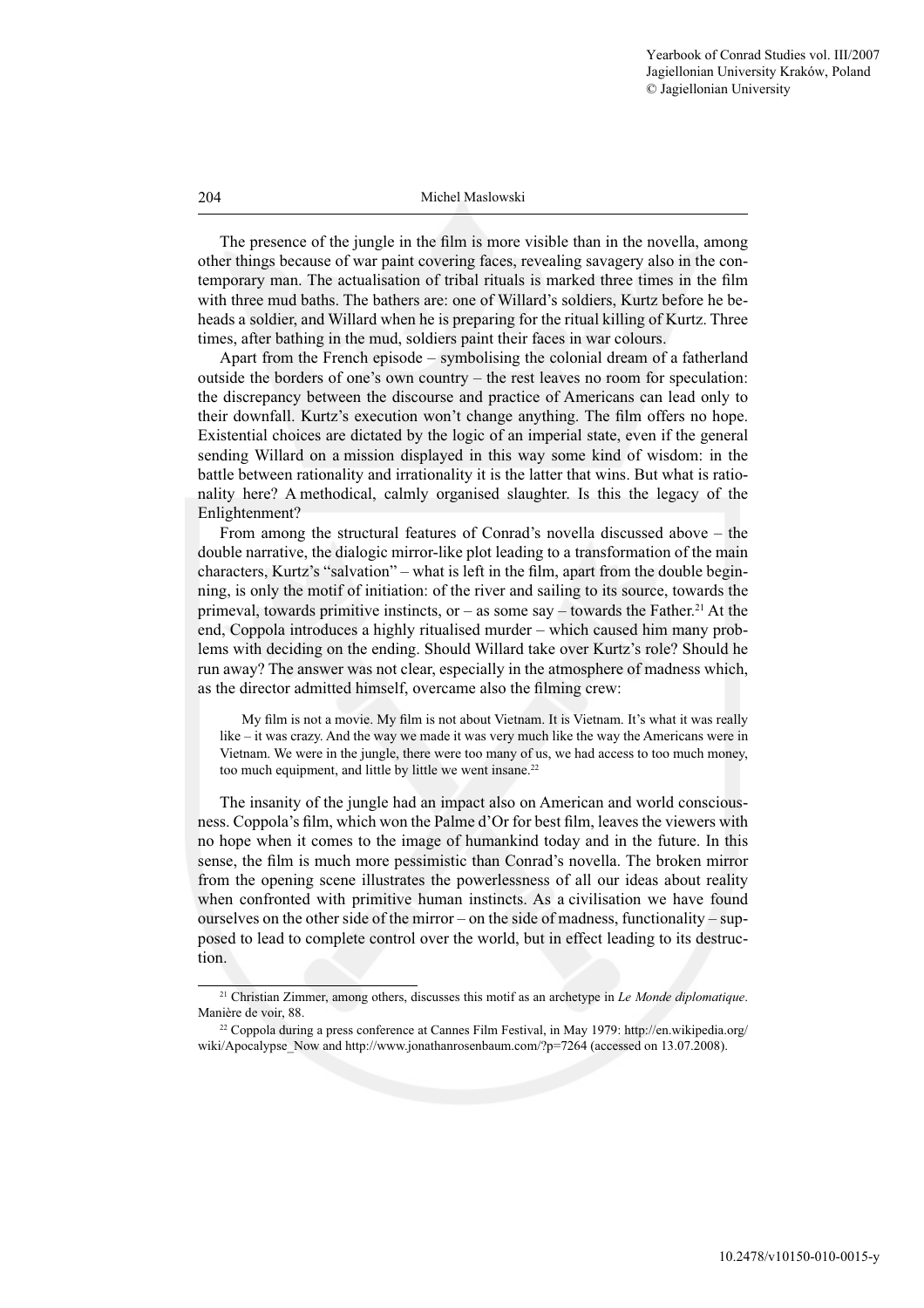Coppola's film is an apocalypse in the colloquial sense, since in the Bible even the most horrific disasters are followed by the coming of the kingdom of heaven.

## **3. SYMBOLS, ARCHETYPES, SCREEN-IMAGES**

The double – as if mirror – transformation of both protagonists of *Heart of Darkness* has no matching reflection in the film: Kurtz knows everything from the start, senses everything, the clarity of his thought seems diabolic, as in the scene where he beheads a soldier who was just going to call for an air raid to burn the camp with napalm. It has already been mentioned that he resembles Stalin who spent sleepless nights trying to telepathically intercept hostile thoughts and to send his enemies to their death. Additionally, Kurtz takes advantage of local people's beliefs – indeed, in Cambodia he is treated like a tribal chief, the symbolic Father, using psychological projections, thus wielding absolute controlling power over his subjects. This is precisely how the unlimited power of Pol Pot has been explained.

In the film, Kurtz does not evolve and so there is no "salvation" after the acquisition of clear consciousness, since from the very beginning "his intelligence is clear, it is his soul that is ill." As a result, Coppola's Kurtz awaits death as a delivery from suffering, because he realises the extent of his crimes. On the other hand – just as in the novel – Willard, in the process of his initiation-like journey up the river, becomes increasingly aware of the terror and hideousness – in this case: of war. He will also repeat Kurtz's last words, which he pronounces twice, as in the novella: "The horror! The horror" It is exactly this discovery, of the terror and horror of war and the world, that is the goal of Willard's initiation.

As it has been mentioned earlier, Coppola for a long time did not know how to end *Apocalypse Now*. At first he considered Willard's replacing Kurtz in the jungle. And, in fact, in the film, Kurtz does speak about the plans he has for Willard. However, after the celebration of Kurtz's execution (by decapitation – parallel to the ritual sacrifice of an ox carried out by the Cambodians), Willard unmistakably leaves, although he is now received by the locals as a new chief. The sacrifice is made – as it has also been mentioned – after Willard's mud bath, as if it was a way of absorbing earth's power. The regression to the state of savagery is thus ritually intertwined with the plot.

The war paint in the film corresponds with the concept of "darkness" in the novella. There are at least three meanings of the word "darkness:" the jungle, wilderness contrasted with civilisation, and the inner shadows of the human soul, in other words: moral Evil. The word "darkness" appears twenty-five times in the novella, including five times in the phrase "heart of darkness" and three in "darkness of heart." There are also the two phrases: "the threshold of an eternal darkness" and "the stream of darkness" – bringing to mind a living, flowing force flooding everything like the waters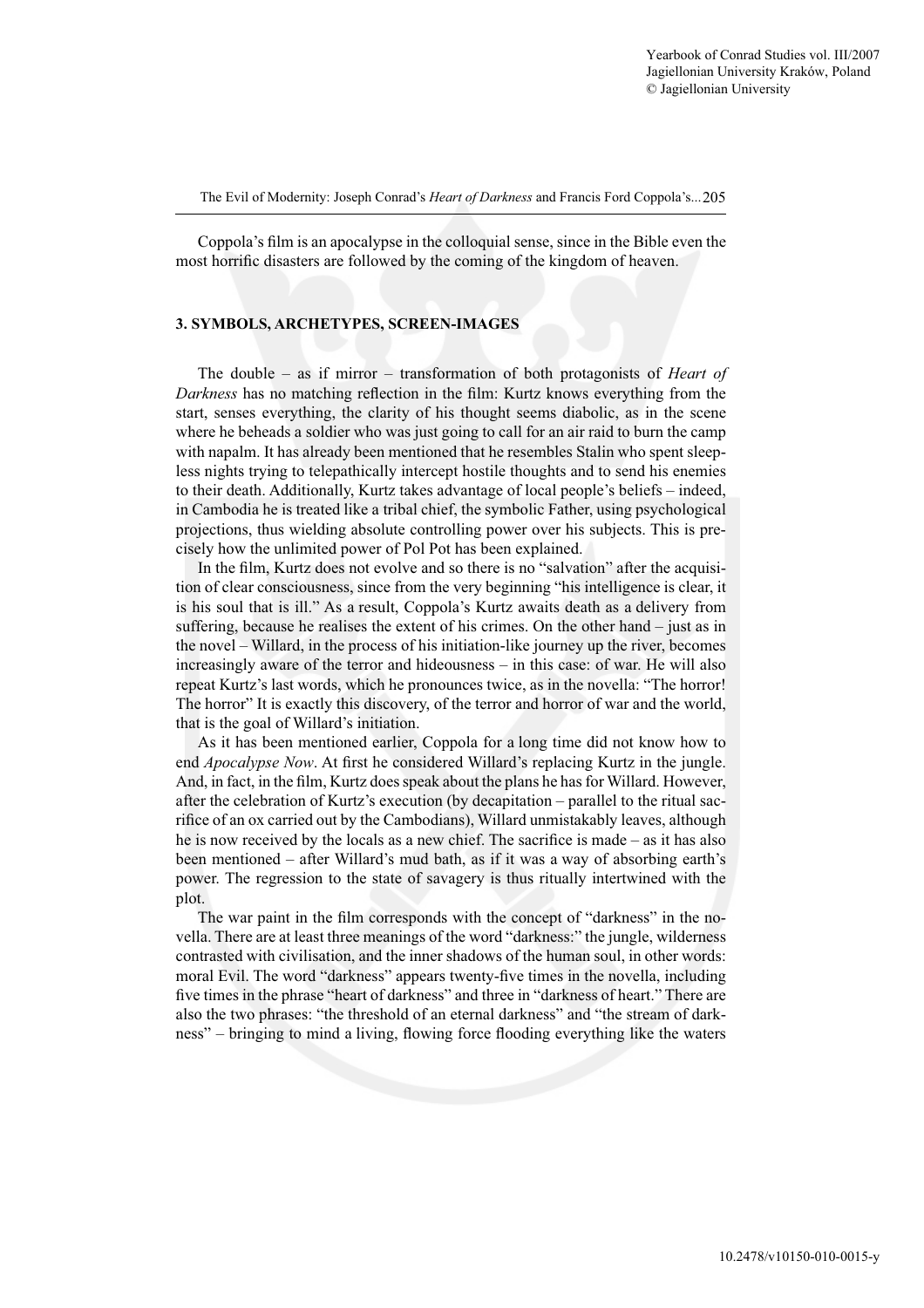of primordial chaos. The last words of the novella are "the heart of an immense darkness."

The contrast between the Enlightenment and civilisation on one side and the darkness of the black continent on the other becomes obviously deconstructed owing to the savagery and stupidity of the colonisers. Similarly questioned is the ethical discourse represented by (among others) the Intended, who thanks to her naïve trust, however, provides a kind of moral opening, which is absent in the film. But the basic difference between the book and the film lies in the book's structure of a double narrative and in its final return to the initial narrative situation: the vision of the world has now changed, darkness shrouds the horizon, but Marlow has been heard, has been able to express and objectify his inner experiences. He even managed to  $-$  in part ironically – show Kurtz's greatness, since despite his crimes at least he realised the logic of his situation without lying to himself like others. In this way the hierarchy of values is reversed: clear ethical consciousness is worth more than a hypocritical pseudo-moral discourse.

There is no such shift in the film, just as there is no *catharsis*. What is more, the significant symbolism of fog, dust, opacity has been transposed in the film. In the novella, the images are as if black-and-white. For example the fog surrounding the journey up the river corresponds with the obscurity of the situation, with danger and the unknown. It evokes the archetypal biblical "fog," which was the sign of God's presence during Moses' procession through the desert. In the film, however, the fog and dust are colourful, often yellow or  $red$  – illuminated by napalm fire. Notably, cosmic darkness and infernal fire are two different things. The warm colours and the symbolism of fire in the film create a different image of the world – what we are seeing is no longer just a revelation of its nature, we are given a conclusion about the world's diabolic character, a judgement. In Conrad's writing there is no such judgement – there is only an effort to understand reality.

Essentially, the most important thing is the epistemological conditions of gaining knowledge about the world in which the "hard" sense, similar to the kernel of a nut, the logocentric sense, is no longer looked for. What is sought, after the death of God (in the film symbolised by a ruined church), is contextual and, so to speak, syntagmatic sense – reached by placing an event in a sequence of facts or people. Sense lies in the misty halo surrounding objects and events, not in facts themselves – as the narrator puts it, describing Marlow's story. It is precisely the collective recognition of sense and humanisation of inhuman reality that makes for the cathartic power of narrative. As we have already noticed, this cathartic dimension is absent in the film. Also lacking is the moral opening brought by the figures of women who play significant symbolic roles by representing two civilisations: European  $-$  personified by the Intended and African – embodied in the wild woman. The women in the film are either prostitutes or show-girls, except the French woman, Aurora Clement, who is emblematic neither for Americans nor for Asians.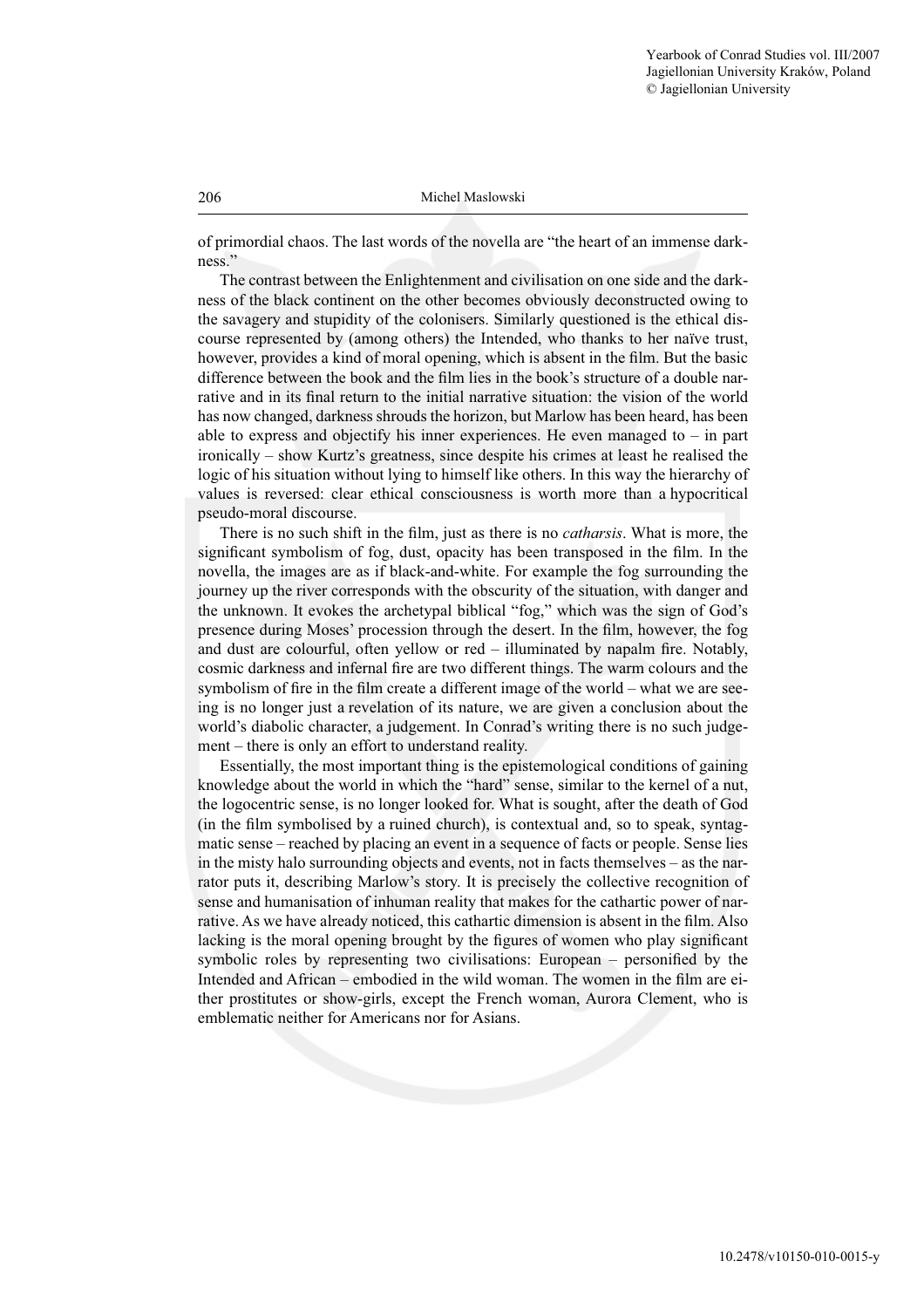Let us now try to schematically sum up the basic differences between Conrad's novella and Coppola's film:

| <b>HEART OF DARKNESS</b>                                                | <b>APOCALYPSE NOW</b>                                        |
|-------------------------------------------------------------------------|--------------------------------------------------------------|
| - Double realisation of their identity and                              | - Kurtz possesses self-awareness, Willard                    |
| condition: Marlow and Kurtz                                             | undergoes "initiation"                                       |
| - Kurtz's natural death (illness)                                       | - Kurtz's death by execution (ritualistic<br>sacrifice)      |
| - Excusing humanitarian discourse parallel<br>to colonial <i>praxis</i> | $-$ The <i>praxis</i> of war $>$ excusing discourse          |
| - Colonial greed                                                        | $-$ The logic of war destruction $+$ military<br>parades     |
| - Colonial stupidity (random shooting at the                            | - Stupidity of war and imperial arrogance                    |
| jungle)                                                                 | (napalm bombardment before surfing)                          |
|                                                                         |                                                              |
| - Marlow: sailor-philosopher                                            | - Willard: intelligent CIA agent*                            |
| - Sense created by symbolic screen-images                               | - Varied symbols, story told in episodes                     |
| - Shattered modern consciousness vs. primi-                             | - Clear consciousness, but ill soul (American                |
| tive instinct                                                           | technical skill $+$ infernal situation)                      |
|                                                                         |                                                              |
| - Grayness, opacity, darkness                                           | - Warm colours, fire                                         |
| - Kurtz: seductive Hitler-style voice                                   | - Kurtz: the great Stalin-like leader                        |
| - Double narrative                                                      | - Double beginning: subjective and objective                 |
|                                                                         |                                                              |
| - The Intended / The wild woman                                         | - The memory of a son (family and succes-<br>sion as values) |
|                                                                         |                                                              |

The novella leads us beyond the visible, towards the misty halo of sense; the film as if limits itself to the images loaded with infernal connotations. Of course, there are many images also in the text, but they are specially constructed as screen-images. This term is analogous to Freudian "screen memory" – a concept formulated after Freud's noticing that his patients' dreams contained seemingly meaningless sequences of scenes, which, however, corresponded with very strong emotions. The founder of psychoanalysis concluded that the reason for this was a kind of projection of very significant psychological senses onto these ostensibly banal memories which served as screens for large areas of psychological life. It appears that analogous phenomena can be found in every culture – how else could we explain the fact that a hastily painted picture showing sunflowers became a point of reference all over the world, similarly to a certain half-smile of a rather plain woman captured five centuries ago?

<sup>\*</sup> Initially, this role was offered to Steve McQueen, who would surely have given the character a different profile from that created by Martin Sheen – more of a cowboy than a CIA agent and a soldier.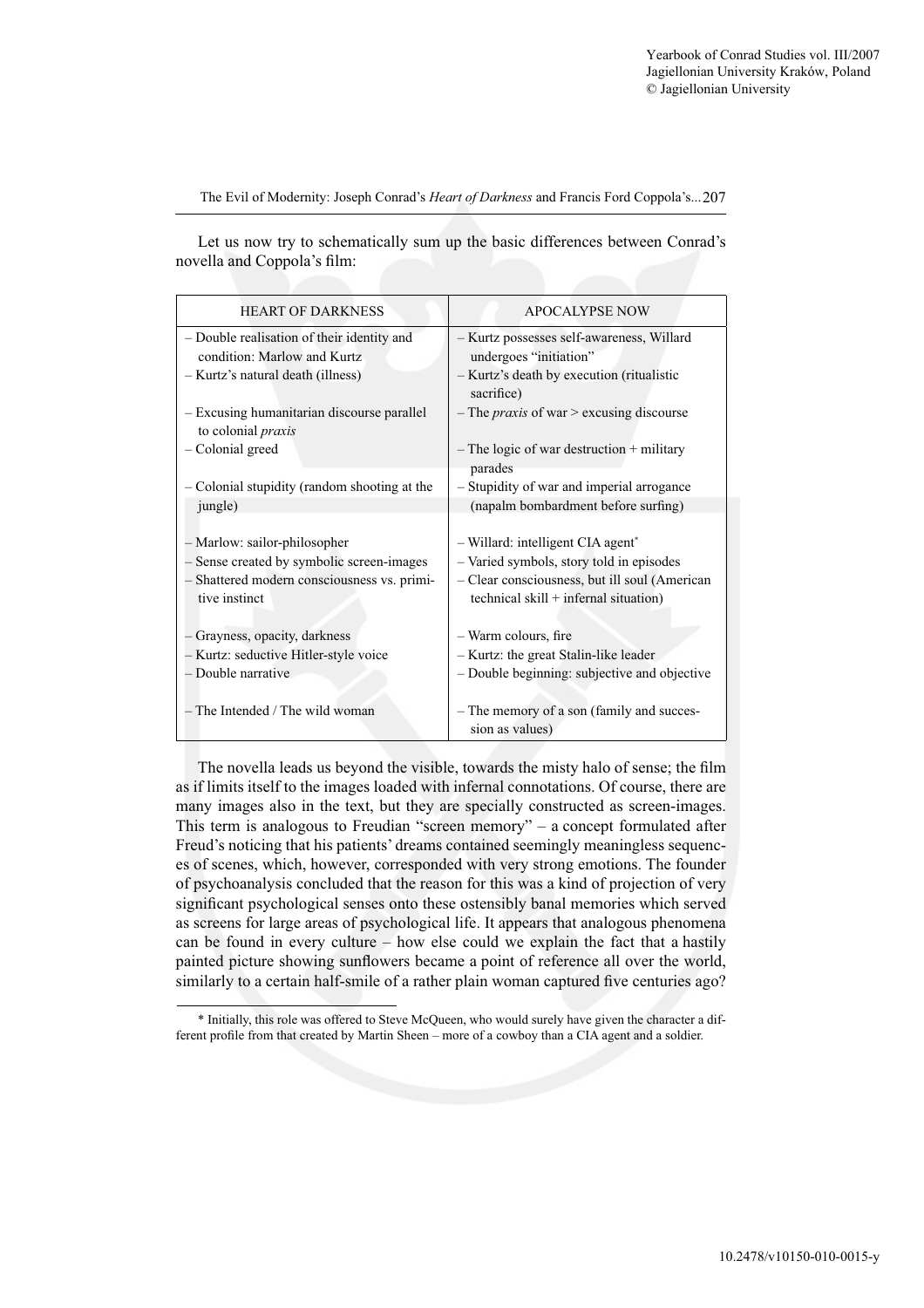Thus I have been using the term screen-image for a long time to describe this kind of phenomena.

The purposefully devised technique of screen-images in Conrad's writing refers not to realistic and chronological depiction of a sequence of events but to Conrad's crystallisation of the plot and its meaning to a few sequences of screen-images, in which the context, associations, sense and intuitions connected with a given scene are reflected. And so the skulls around Kurtz's home not only speak for themselves, but also indicate another meaning, for example the haughty smile of a dried-up skull prefi gures Kurtz's pathetic end and expresses a kind of mocking revenge on him. Yet, thanks to Marlow's perception, Kurtz will be morally "saved" by clearly realising the truth about his life. Marlow, in turn, will be saved by telling his story. This possibility of "salvation" – even such as this one, imperfect, modern, secular – is not to be found in Coppola's film adaptation.

# **IN LIEU OF A CONCLUSION: SACRIFICIAL CRISIS**

Did Francis Ford Coppola read René Girard's books before making his film?<sup>23</sup> It is certain that the idea of presenting Kurtz's execution as a sacrificial ritual, which turns him into a scapegoat, perfectly matches the French-American philosopher's anthropological theories. The basis of his theory is the triangle of desire composed of: *the subject*, another subject called *the model*, and *the object of desire* of the first subject which is not the object itself but the model's desire. According to Girard, it is always the other's desire that we desire; this breeds mimetic rivalry that inevitably, via an increasing mimetic similarity, leads to a sacrificial crisis in which it is necessary to kill someone – to sacrifice someone – in order to relieve the tension and put an end to the rivalry. Thus the scapegoat becomes Evil and this is why it must be sacrificed. But paradoxically, as the very term indicates, enabling a solution to the crisis and bringing back peace, the scapegoat becomes sacred, turns into a hero.

It is clear that, despite a great number of various contexts for the novella and the film, the ritual structure hidden behind the plot has the same nature, although it is brought to the fore only in Coppola's work. In both *Heart of Darkness* and *Apocalypse Now*, Kurtz stretches the logic of conquest – colonial and imperial, respectively – to its ultimate conclusion and he is sacrificed by his colleagues and co-workers who, in this way, try to remove the traces of his way of life – because it exposes the lies of the official discourse. At the same time, Kurtz represents the primitive part of every human being, the part that is suppressed into the subconscious. He becomes what Jung calls the Shadow archetype, meaning the evil side to us all that we prefer not to acknowledge. Yet becoming aware of one's own Shadow is *conditio sine qua non* of

<sup>23</sup> *Le Mensonge romantique et vérité romanesque* was published in 1961, *La Violence et le sacré* in 1972, *Des choses cachées depuis la fondation du monde* in 1978.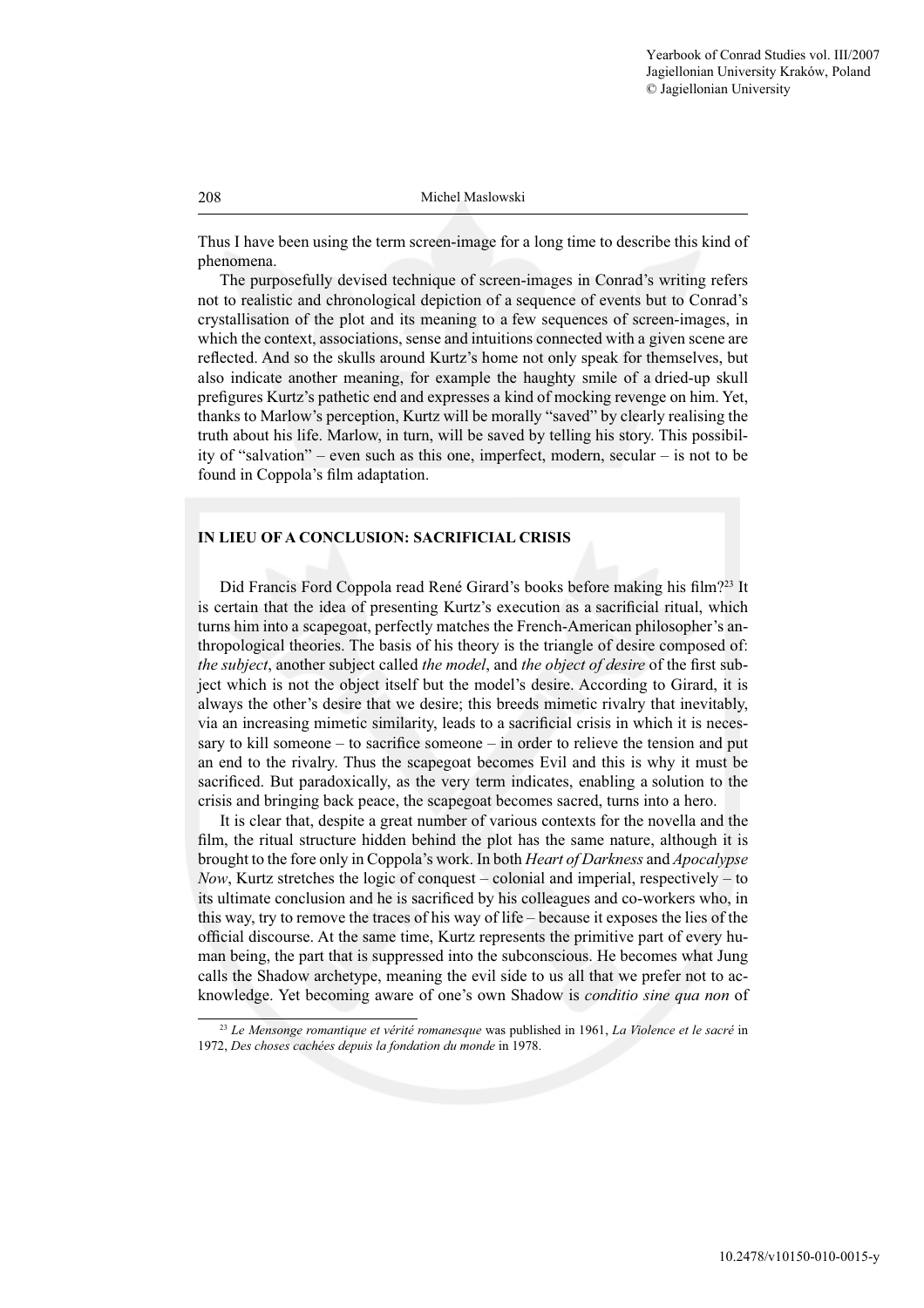any development of personality. Kurtz's death suits everyone, since it enables further legitimisation of the lie underlying civilisation and helps forget the primitive temptation leading to insanity.

Would it be possible, then, to condense the Evil in both the book and the film to the Original Sin? The task we have undertaken here is to define the image of Evil in both analysed works. Is it necessary to reduce everything to the biblical archetype and Saint Augustine's theories?

Perhaps the most important thing is to specify the Evil resulting from the discrepancy between the political discourse(s) and human *praxis*. And in this context it is of little importance whether the discourse concerns enlightenment supposedly brought by civilisation or whether it carries the humanitarian intent of allegedly bringing help, the kind of pretence that frequently accompanies massacres. What matters is the instinctive temptation, the desire to wield absolute power over others, the desire for ecstasy beyond any control and judgement. Conrad and Coppola speak about an illness of the soul, or about madness. But in this case, everyone is mad. Indeed, the song by the Doors, from the beginning of the film, says: "This is the end, [...] And all the children are insane." The film is a testimony to the Evil of the world and the madness of humankind. The novella goes further, since it shows how to rebuild dignity, how to expiate madness – via self-realisation of Evil, through a story and subsequent recognition of Evil in others, which creates a deep *ethical bond between people*. In this way all the values that are absent in the world without God can be found on the level of collectivity thanks to an ethical consensus. This builds horizontal transcendence – the values brought in by people thanks to the strength of their characters, and despite their weaknesses:

True, he had made that last stride, he had stepped over the edge, while I had been permitted to draw back my hesitating foot. And perhaps in this is the whole difference; [...] I like to think my summing-up would not have been a word of careless contempt. Better his cry – much better. It was an affirmation, a moral victory, paid for by innumerable defeats, by abominable terrors, by abominable satisfactions. But it was a victory! That is why I have remained loyal to Kurtz to the last, and even beyond, when a long time after I heard once more, not his own voice, but the echo of his magnificent eloquency thrown to me from a soul as translucently pure as a cliff of crystal.24

Still, Maria Dąbrowska – an extremely influential critic in Polish reception of Conrad – attached less importance to Kurtz's self-judgement than to his lack of character. Kurtz reached the top, she said, and he failed the test, did not endure the power he had gained. He failed because, although he had principles, he lacked *moral restraint*. His principles existed only in his mind, but were not supported by his character – what is colloquially called the heart. Dąbrowska pointed out that Conrad himself wrote about Kurtz as having no restraint in satisfying his primitive desires, which led him to a high position among "the Satans of this land." The whisper of wilderness

<sup>24</sup> Conrad, 304–306.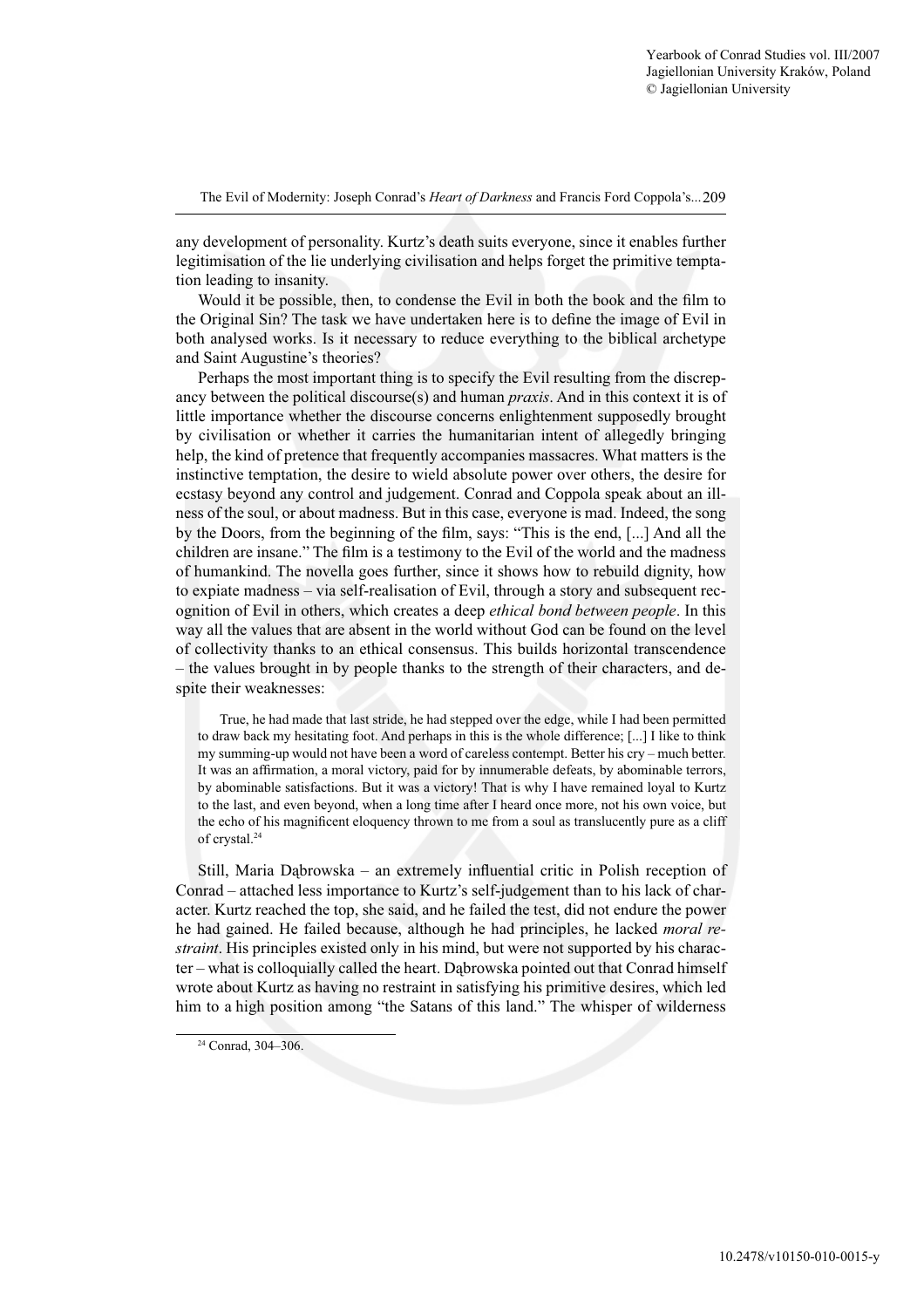resounded loudly inside Kurtz because he was hollow. And this whisper meant the victory of greed, cruelty, and the vain cult of himself.25

Only strength of character can prevent one from the fall due to Temptation. This becomes particularly clear in Conrad's *The Shadow Line*, another tale of initiation, where the protagonist – confronted with threatening elements, a disease and a catastrophe that seems inevitable – saves the ship and the crew only thanks to his heroic will, strength of character and human solidarity. This heroic model, clearly inherited from Polish romanticism, gives priority to action over discourse. Strength of character and ethical conduct precede discourse – in fact, they found it, at the same time changing the sequence of events and their meaning, ensuring human dignity. This kind of behaviour crosses the boundaries between cultures and customs. It reminds us that the word in the Bible usually translated as "the truth" literally means "that which lasts" and has the same root as "amen:" "let it be!"

The experience of the epiphany of Evil of our age, discussed by Cezary Wodziński – the Evil of Modernity, the Evil "beyond good and evil," the Evil that IS – has led to the search for meaning in the Face of Another Person (Levinas), in the Ethos preceding Logos, in the metaphysics of ethics (Wodziński). In this way we return to the pessimistic romantic model, in which the world is essentially evil and the only goodness can be introduced by human beings.26 In Conrad's writing, a similar stance is realised not necessarily via strength of character – as Dabrowska would have it – since his heroes have also their ineffable weaknesses, but also thanks to absolute intellectual honesty, leading to clear awareness of oneself and others, thanks to an essentially metaphysical self-examination, and, especially, to the story, which enables public recognition of this slef-judgement and, as a result, builds a new ethical bond between people. Today, this kind of opening, typical for Conrad and lacking in Coppola's work, appears to be more valid than ever.

Translated by Ewa Kowal

## **WORKS CITED**

Joseph Conrad. *Heart of Darkness*, *Au cœur des ténèbres*. Bilingual edition, Paris: Gallimard, 1996, 30–32.

Asensio, Juan, "Dissection du cadavre de la littérature," *Stalker*, 4 (http://stalker.hautetfort.com/).

–––––., "Monsieur Ouine et Cœur des ténèbres." *Etudes bernanosiennes*, nr 23, Lettres modernes, Minard, 2004.

<sup>25</sup> M. Dąbrowska. "Społeczne i religijne pierwiastki u Conrada" (1932). *Szkice o Conradzie*, Warszawa: PIW, 1959, 89–90.

<sup>26</sup> Cf. M. Zdziechowski. *Pesymizm, romantyzm a podstawy chrześcijaństwa*. Vol. I–II, Warszawa: IFiS PAN, 1992; J. Krasicki. *Eschatologia i mesjanizm. Studium światopoglądu Mariana Zdziechowskiego*: Wrocław, 1994.